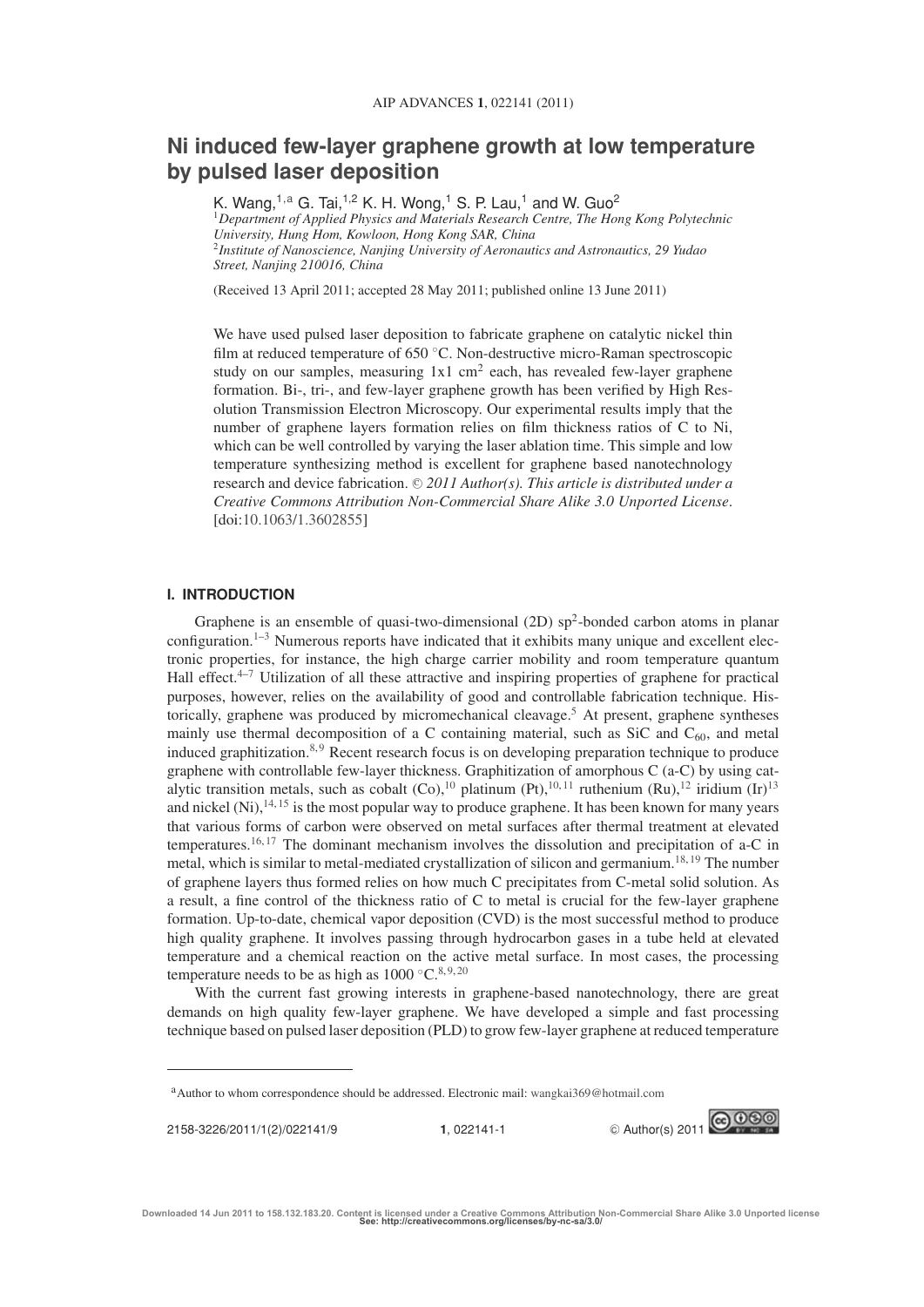

FIG. 1. Raman spectra of PLD-grown carbon on 120nm Ni thin films at (a) 300 ◦C. (b) 400 ◦C. (c) 500 ◦C. (d) 600 ◦C and (e)  $650 °C$ .

of 650 ◦C on Ni thin film. These days, Ni, together with copper (Cu), have received the most attention as substrate materials for graphene growth. We chose Ni because it is inexpensive and is a standard material for electronic applications. In contrast to conventional PLD growth of C films, in which the concerns are mainly on the deposited C layer thickness, our work focuses on the fine control of the relative thicknesses of the deposited C and Ni films, and adatom diffusion. PLD is known to produce energetic atomic species with energy up to a few keV.<sup>21</sup> It is therefore expected to promote C adatom diffusion into Ni at reduced substrate temperature. Furthermore, the C to Ni film thickness ratio can be controlled easily in PLD by altering the laser ablation time under fixed repetition rate or by using different laser irradiation fluences for C and Ni respectively. In these respects, controllable few-layer graphene growth can be obtained by PLD method at relatively low temperature.

# **II. EXPERIMENTAL**

In the experiment, monocrystalline Si wafers coated with  $300 \text{ nm }$  SiO<sub>2</sub> were used as substrates. They were cut into 1x1 cm<sup>2</sup> pieces and cleaned with acetone, ethanol and de-ionized water. PLD was carried out in a stainless steel chamber evacuated to a base pressure of  $2\times10^{-6}$  Torr. A KrF laser  $(\lambda = 248 \text{ nm})$  operated at 4 Hz repetition rate was used throughout. For both Ni and C targets, the separation between the targets and the substrate was set to be 35 mm. The Ni thin films were deposited onto  $SiO<sub>2</sub>$  with pulsed laser fluence of 5.43 J/cm<sup>2</sup> (220 mJ) at room temperature. Immediately after the Ni deposition, the substrate temperature was raised to  $650^{\circ}$ C without breaking the vacuum for 1 hour in order to enlarge the average grain size of Ni film. Afterward, a rotating graphite target was then ablated by the same laser with lower laser fluence of  $4.40 \text{ J/cm}^2$  (180 mJ). The as-prepared sample was cooled down naturally to room temperature under vacuum without considering quick quenching of the substrate. All samples were studied by micro-Raman spectroscopy using a 488 nm laser as the excitation source. Graphene samples with and without lifting from the Ni films were examined by High Resolution Transmission Electron Microscopy (HRTEM) for definitive evaluation of few-layer graphene formation. For cross section TEM determination, a graphene sample was cut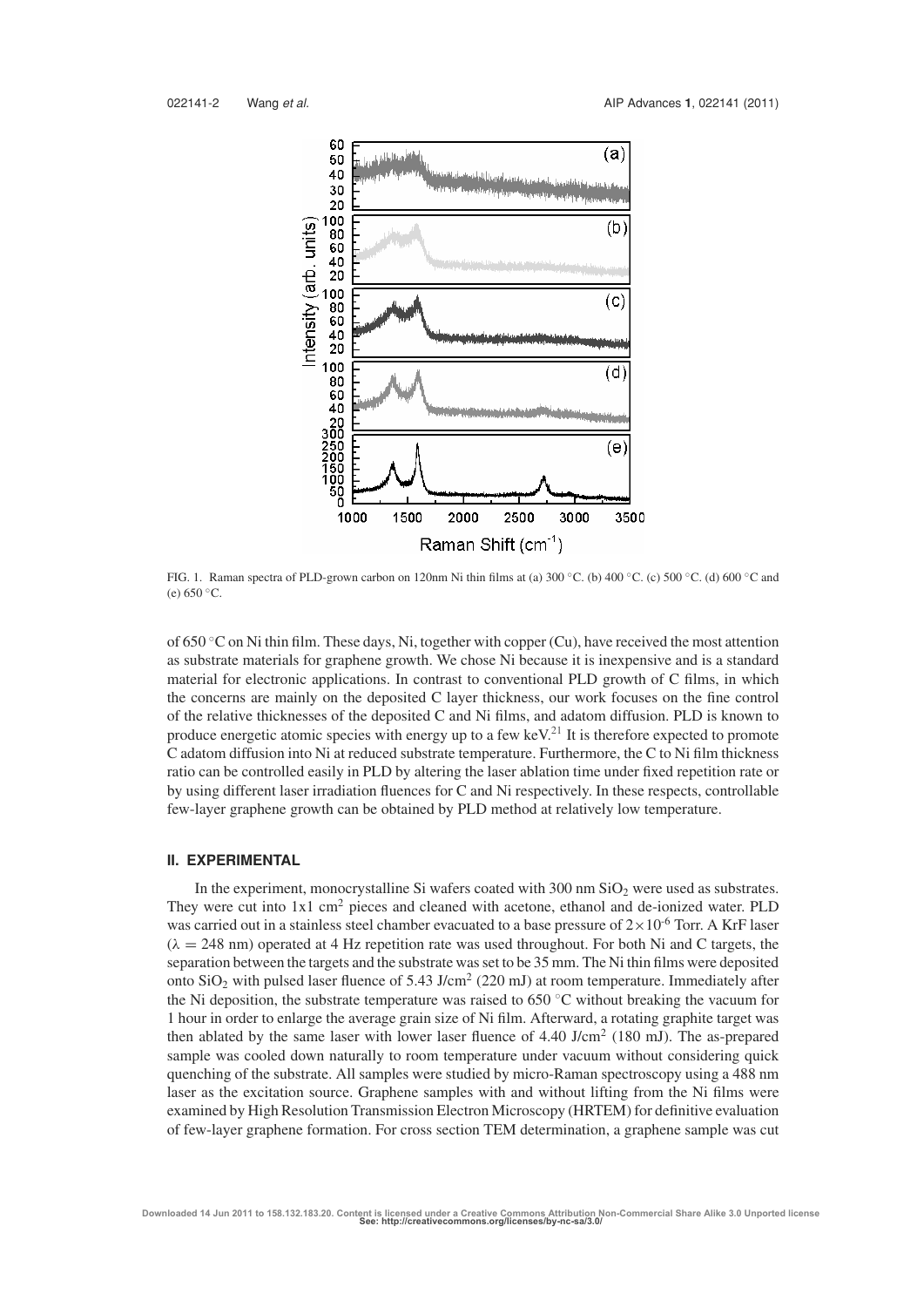

FIG. 2. (a) XRD spectrum for the sample structure Si/SiO<sub>2</sub>/Ni (120 nm)/C (30 nm). (b) and (c) Low magnification TEM images for graphitic layer. (d) Selected area electron diffraction pattern.



FIG. 3. (Color online) Raman spectra of PLD-grown graphene on 25nm Ni thin films for different laser ablation time of C. The inset shows the ratio of  $I_{2D}/I_G$  versus the laser ablation time of C.

into two small pieces. Both of them are stacked together firmly by protective epoxy. Afterward, the sample went through the normal polishing, dimpling and ion milling processes. The transfer of the PLD derived graphene on copper grid for TEM plane view was achieved by spin coating a very thin poly[methyl methacrylate] (PMMA) layer and wet-etching the Ni thin film with an aqueous HCL solution (5%) for 24 hours. After the sample has been closely attached to the TEM copper grid, the PMMA can be dissolved by exposing to acetone vapor for 4 to 5 hours. This transfer process allows graphene to maintain its continuity.<sup>22</sup> In addition, Atomic Force Microscopy (AFM) was used to evaluate the height profile of graphene after it was transferred on  $SiO_2/Si$  substrate.

**Downloaded 14 Jun 2011 to 158.132.183.20. Content is licensed under a Creative Commons Attribution Non-Commercial Share Alike 3.0 Unported license See: http://creativecommons.org/licenses/by-nc-sa/3.0/**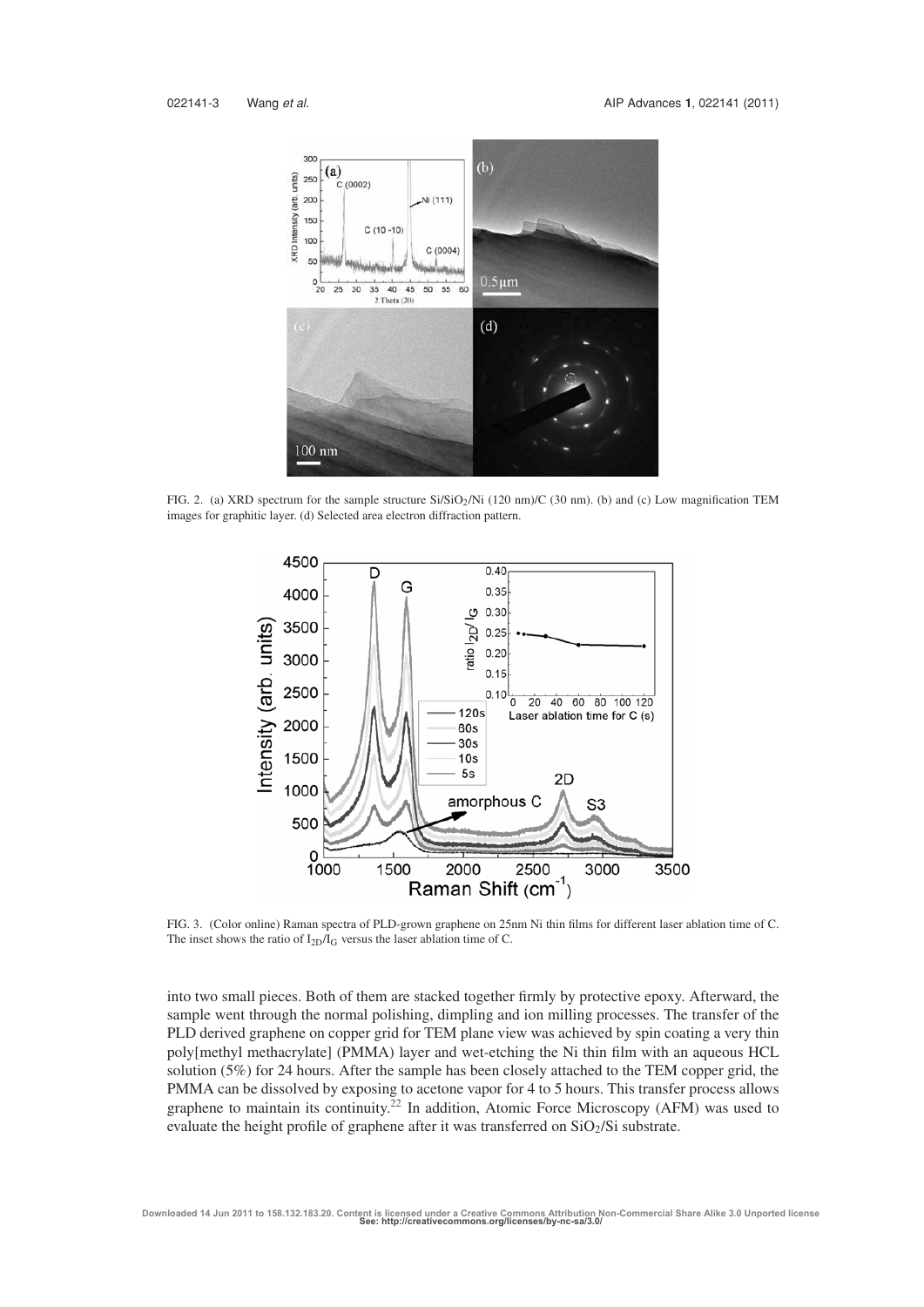| Ni Ablation time (min) | Ni thickness (nm) | $I_D$ (a.u.) | $I_G$ (a.u.) | $I_{2D}$ (a.u.) | $I_D/I_G$ | $I_{2D}/I_G$ |
|------------------------|-------------------|--------------|--------------|-----------------|-----------|--------------|
|                        | 25                | 711.66       | 568.11       | 122.45          | 1.25      | 0.22         |
| 10                     | 50                | 152.80       | 314.64       | 177.13          | 0.49      | 0.56         |
| 15                     | 75                | 91.32        | 212.38       | 129.78          | 0.43      | 0.61         |

TABLE I. Raman intensities for  $I_D$ ,  $I_G$ ,  $I_{2D}$ ,  $I_D/I_G$  and  $I_{2D}/I_G$  of Fig. 4.



FIG. 4. Raman spectra of PLD-grown graphene on (a) 25 nm Ni film. (b) 50 nm Ni film and (c) 75 nm Ni film.

### **III. RESULTS AND DISCUSSION**

It has been widely accepted that Raman spectroscopy is the most reliable, non-destructive and quick inspection for graphene.<sup>9, 23</sup> Figure 1 shows the Raman spectra of sample structure, Si/SiO<sub>2</sub>/Ni (120 nm)/C (30 nm), at 5 different deposition temperatures of C. The thickness ratio of C to Ni was randomly chosen in order to investigate Ni induced graphitization temperature for PLD. From Figure 1(a) to 1(e), three remarkable peaks, around  $1350 \text{ cm}^{-1}$ ,  $1580 \text{ cm}^{-1}$  and  $2700 \text{ cm}^{-1}$ , are observed for samples fabricated at higher temperatures [Fig.1(e)]. The Raman peak shown at about 1350 cm-1 is due to defected graphite and it is usually called disorder-induced D band.<sup>24</sup> It originates from unorganized carbon domains and small graphite crystal size. The intensity of D band is associated with non-sp<sup>2</sup> bonding. Since Raman fundamental selection rule can not applied for zone-boundary phonons, the D band is not seen in the first order Raman spectra of defect-free graphite. The peak located at  $1580 \text{ cm}^{-1}$  is graphitic G band. It represents the crystalline quality of graphite and evidences the formation a hexagonal lattice in graphite. For mono-crystalline graphite, only single line appears at 1580 cm<sup>-1</sup> and the G band is highly symmetric.<sup>25</sup> Thus, G denotes the symmetry-allowed graphite band. For the presence of amorphous C (a-C), the full width at half maximum (FWHM) of the G band is broad and the peak shifts to about  $1540 \text{ cm}^{-1}$ . The profile shown around  $2700 \text{ cm}^{-1}$  is the graphite-like G band, which is a double resonance of D band. It is often denoted by 2D or G . On the contrary, the 2D has nothing to do with the G peak; however, it represents the second order of zone-boundary phonons. In this figure, the sample with 300 ◦C has no obvious indication of crystalline phase for C. For the same sample structure fabricated at 400 ◦C, the Raman profile exhibits the appearance of D- and G-band. However, the G-band is broad and non-symmetric. Its intensity is comparative with the one of D-band. With increasing in the deposition temperature of C,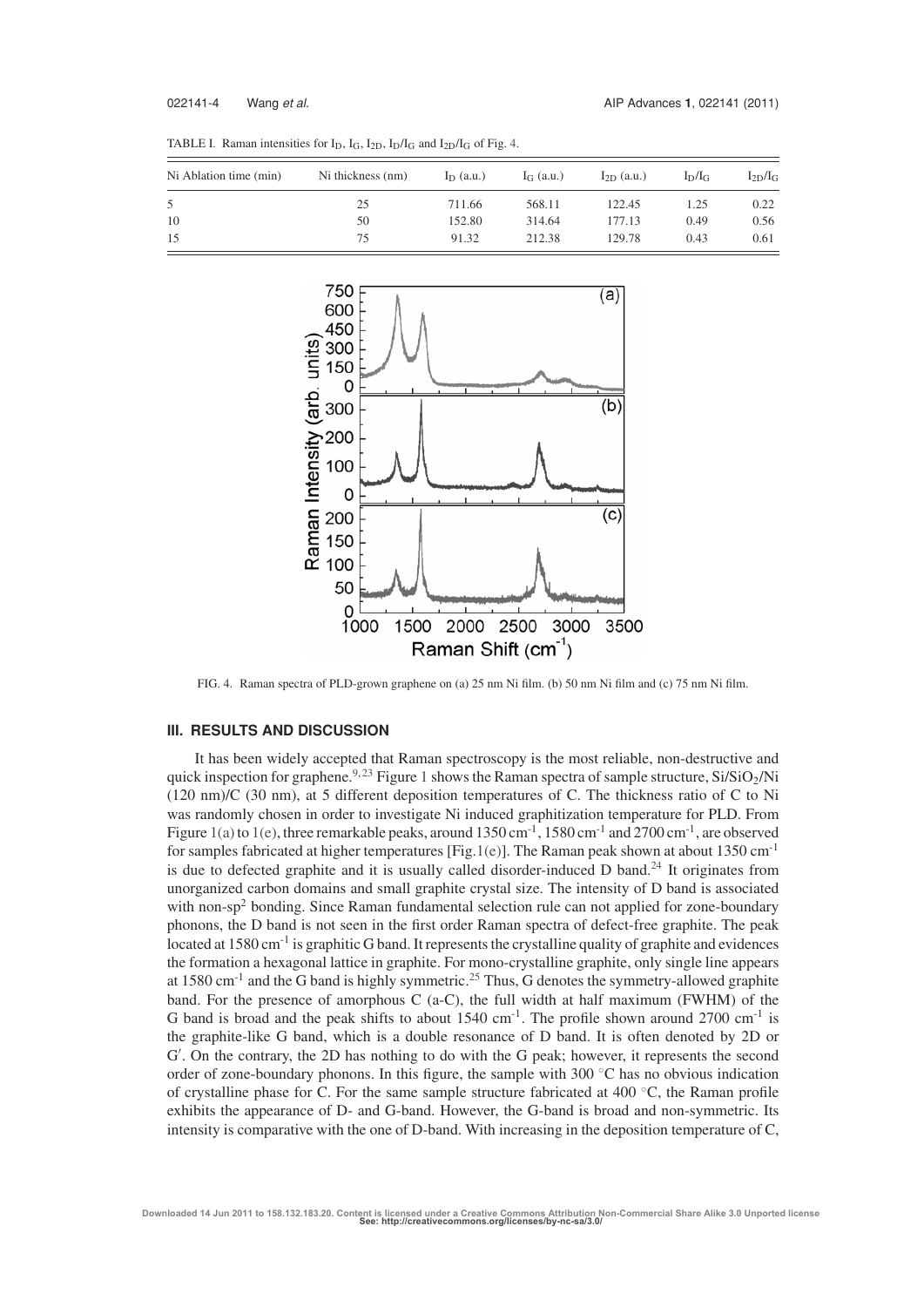

FIG. 5. 2D bands in Raman spectroscopy of (a) bulk graphite. (b) multi-layer graphene. (c) bi-layer graphene (four components of the 2D peak of bi-layer graphene).

we found the G-band tends to become narrow and symmetric. The result reflects higher temperature for carbon gives rise to relatively good crystallinity. In additional to this, the separation for both D- and G- bands tend to become distinguishable. In additional to this, we found a broad D-band for sample fabricated at 650 ◦C still exists, which gives a result of amount of defect. This reason is primarily due to non-sp<sup>2</sup> bond formation of C atoms. For the thickness ration of C to Ni which we have chosen here is not sufficient to demonstrate the reduction of D band. Therefore, we chose 650  $\degree$ C as an appropriate temperature for C deposition in the following investigations.

Figure 2 shows the corresponding XRD and TEM images of the sample fabricated at 650 ◦C. In Figure 2(a), a sharp and intense Ni peak appears at 44.78◦. Moreover, the Ni grains are all well aligned in the (111) direction after annealing at 650 °C. The XRD peak shown at 26.62° indicates hexagonal arrangement of graphitic (0002) lattice planes. Apart from this, the (10-10) and (0004) oriented lattice planes were also detected. Figure 2(b) and 2(c) show the top view of low magnification TEM images of graphitic layer. Smooth and homogeneous surfaces are clearly seen. The corresponding Selected Area Electron Diffraction (SAED) spot marked by the white dotted circle in Figure 2(d) proves the (0002) crystalline orientation of graphitic layers.

In order to investigate the effect of thickness ratio of C to Ni on graphene growth, C with different thicknesses (or different laser ablation time) were deposited onto 25 nm Ni thin films. The corresponding Raman spectra are shown in Figure 3. Despite those three bands which we have discussed previously, another band appears at 2900 cm-1 and it is regarded as a combination of D and G peaks, or sometime called S3 peak.<sup>26</sup> Conventionally, the ratio,  $I_D/I_G$ , is used as a measure for the non-sp<sup>2</sup> to sp<sup>2</sup> bonding characteristics. Some previous reports have also suggested that the number of graphene layers is sensitive to the ratio  $I_{2D}/I_G$ .<sup>9,27</sup> For this set of our samples with different amount of C depositions, their intensities of D band are almost the same as those of G band of crystalline phase C. Moreover, their ratios  $I_{2D}/I_G$ , which are plotted in the inset, are all around 1/4. This is a clear indication that multi-layer graphene (more than 5 layers) occurs in all samples. Judging from Figure 3, the sample with the least C deposition shows the strongest Raman signal. We believe that this is primarily due to the presence of non-dissolved a-C, which shields off some of the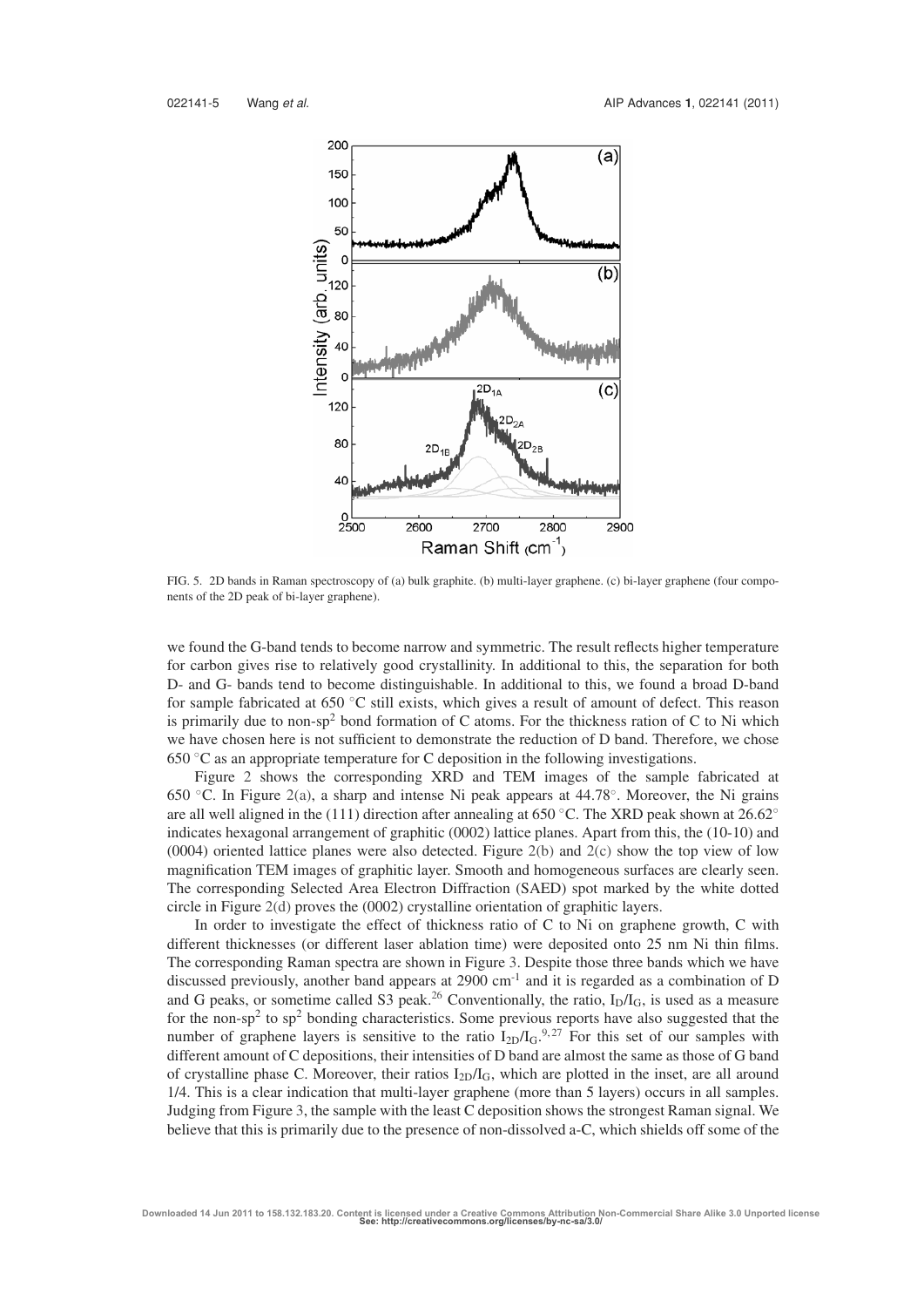

FIG. 6. (a) Photographic image for graphene transfer. (b) Graphene is transferred on a clean  $SiO<sub>2</sub>/Si$  substrate. (c) AFM image for bi-layer graphene. (d) and (e) Height profiles taken along the blue and red solid lines for bi-layer graphene. (f) AFM image for tri-layer graphene. (g) and (h) Height profiles taken along the blue and red solid lines for tri-layer graphene.

excitation laser from irradiating onto the crystalline C at the interface. Indeed, the Raman band of a-C is conspicuously observable in the spectrum of the sample produced by 120 s of C deposition. Apparently, all of these samples have excessive C deposition. At 650 °C, their C saturation status in C-Ni solid solution is similar and high. When the samples are cooled to room temperature, substantial amount of C precipitate at the Ni film surface and form multi-layer graphene. In order to produce few-layer graphene ( $\leq$  5 layers), we need to lower the initial C saturation status. Less C deposition and/or thicker Ni film are therefore desired. Further reduction of C deposition time  $(< 5 \text{ s})$ , however, one cannot guarantee a complete C coverage of the Ni film surface. An alternative is to use thicker Ni films.

Ni films were fabricated on  $SiO<sub>2</sub>$  by three different laser ablation time intervals of 5 mins, 10 mins and 15 mins corresponding roughly to 25 nm, 50 nm and 75 nm respectively. The deposition time for all the C layers was 1 min (∼6 nm) in this experiment. The Raman spectra of these samples are shown in Figure 4. The intensities of  $I_D$ ,  $I_G$ ,  $I_{2D}$  and calculated ratios are given in Table I. In this case, the intensity ratio of  $I_D/I_G$  appears to decrease with increase in the Ni film thickness. We notice that for C deposited onto Ni thin films of 50 nm (10 mins) and 75 nm (15 mins), the  $I_{2D}/I_G$  intensity ratios are more than 50%, implying tri- and bi-layer graphene formations. Moreover, by contrary, the Raman profile of 75 nm Ni thin film gives significant decrease of D band intensity. It results in significant absence of defects at 650 ◦C. For a fixed amount of C deposited onto the Ni films at this given temperature, C saturation in C-Ni solid solution is easier to reach for the thinnest Ni film. It results in the smallest Ni volume. Thereby, in our case, the sample which was fabricated onto 25 nm Ni thin film will reach C supersaturation easily. When it is cooled to room temperature, the solubility of Ni tends to become weak. Consequently, less carbon is required to form solid solution with Ni films. The reduction of the solubility of Ni leads to C precipitation.<sup>17</sup>

Further evaluation of graphene layer was obtained by studies of the relative Raman shift of the 2D bands for bulk graphite, multi-layer graphene and bi-layer graphene. As seen from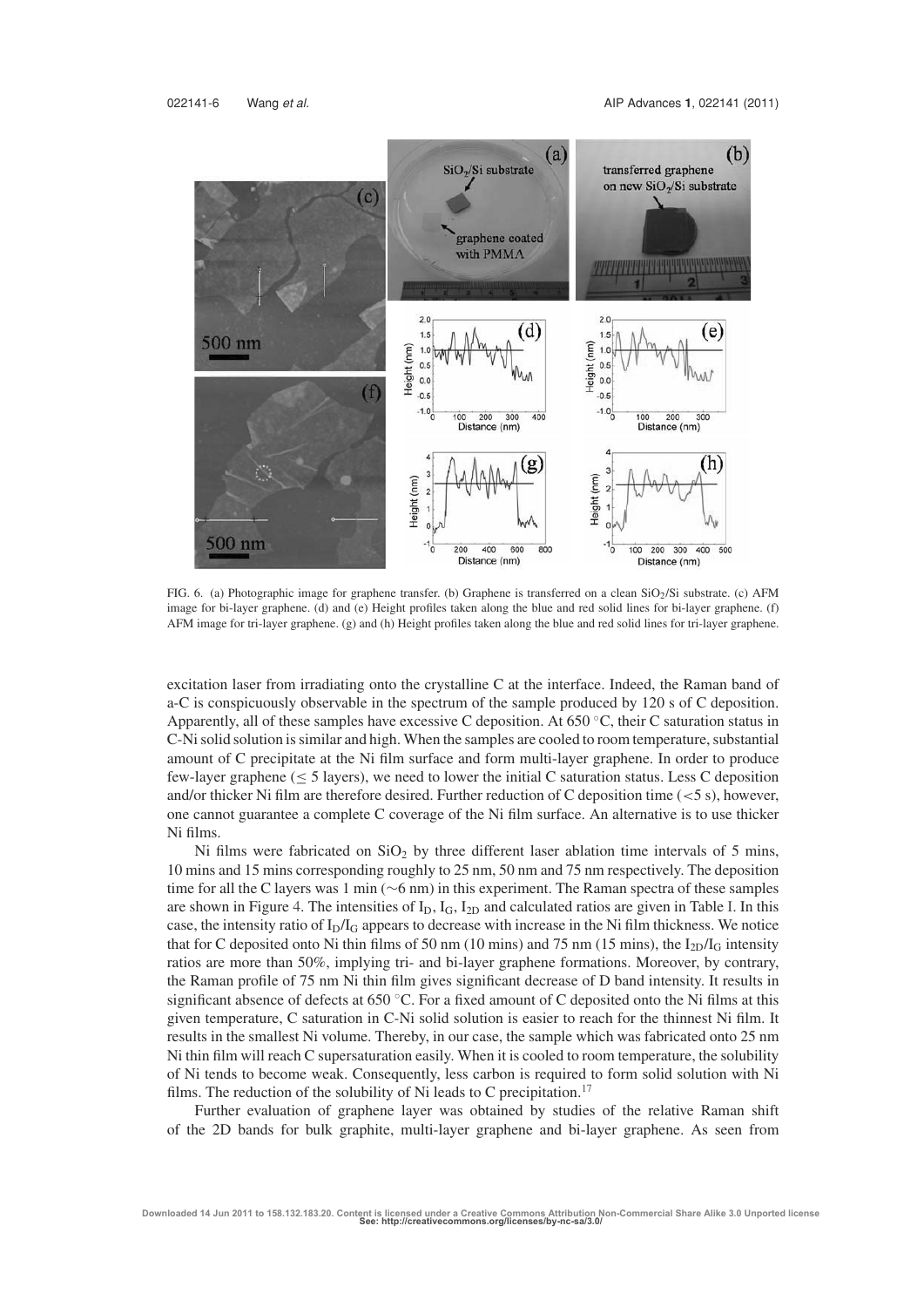

FIG. 7. (a) The corresponding Raman spectrum for bi-layer graphene on SiO<sub>2</sub>/Si substrate (the same sample shown in Figure 6(c)). (b) The corresponding Raman spectrum for tri-layer graphene on SiO<sub>2</sub>/Si substrate (the same sample shown in Figure  $6(f)$ ).

Figure 5(a)–5(c), the 2D band shifts from approximately 2739 cm<sup>-1</sup> down to 2686 cm<sup>-1</sup>. Both the Raman 2D profiles of bulk graphite and bi-layer graphene are asymmetric. Raman scattering is a fourth order process involving electron-phonon scattering. Due to the interaction of graphene planes, the 2D peak of bi-layer graphene splits into 4 components.<sup>28, 29</sup> As indicated in Figure 5(d), the 2D peak of our bi-layer graphene sample is, indeed, composed of four components,  $2D_{1B}$ ,  $2D_{1A}$ ,  $2D_{2A}$ and  $2D_{2B}$ . Among these four,  $2D_{1A}$  and  $2D_{2A}$  have relatively higher intensities than the other two. The result can be directly compared with those of previous Raman spectroscopic study for bi-layer graphene.<sup>23</sup>

After the catalytic Ni thin film was dissolved in  $FeCl<sub>3</sub>$  acid, the graphene layer coated PMMA was transferred out. Figure 6(a) shows the photographic image of graphene coated with PMMA detached from Ni thin film/SiO<sub>2</sub>/Si. The solution is diluted HCl, which can be used to further clean the residual Ni flakes on the graphene surface. Figure 6(b) displays the same graphene layer attached to a new  $SiO<sub>2</sub>/Si$  substrate. The PMMA was removed by dipping the sample into acetone. From this image, few layer graphene coated on  $SiO<sub>2</sub>$  exhibits blue color. Two different samples followed the same transferring process were used for AFM examination. In Figure  $6(c)$ , two large pieces of graphene layers are shown in a 2  $\mu$ m × 2  $\mu$ m area of AFM image. The break is due to scratch of large graphene for height profile measurement. Two different positions along each graphene layer were chosen. The corresponding height profiles are shown in Figure 6(d) and 6(e). Owing to the average thickness is around 1nm, both measurements indicate bi-layer graphene formation. Same method was applied for another sample and the AFM image is shown in Figure 6(f). The green dotted circle shows the present of graphene wrinkle. Its formation is due to the thermal expansion coefficient difference between Ni and graphene.<sup>8</sup> From the height profiles of Figure  $6(g)$  and  $6(h)$ , a slight increase in the thickness of graphene layer by approximately 1nm indicates 3 or 4 layers graphene formation. Furthermore, for both samples examined by AFM in Figure  $6(c)$  and  $6(f)$ , the corresponding Raman spectra are displayed in Figure  $7(a)$  and  $7(b)$  respectively. Obviously, highly symmetric G bands indicate our transferred graphene samples have excellent crystallinity. The Raman intensity ratios of  $I_{2D}/I_G$  for both Raman spectra in Figure 7(a) and 7(b) are 0.63 and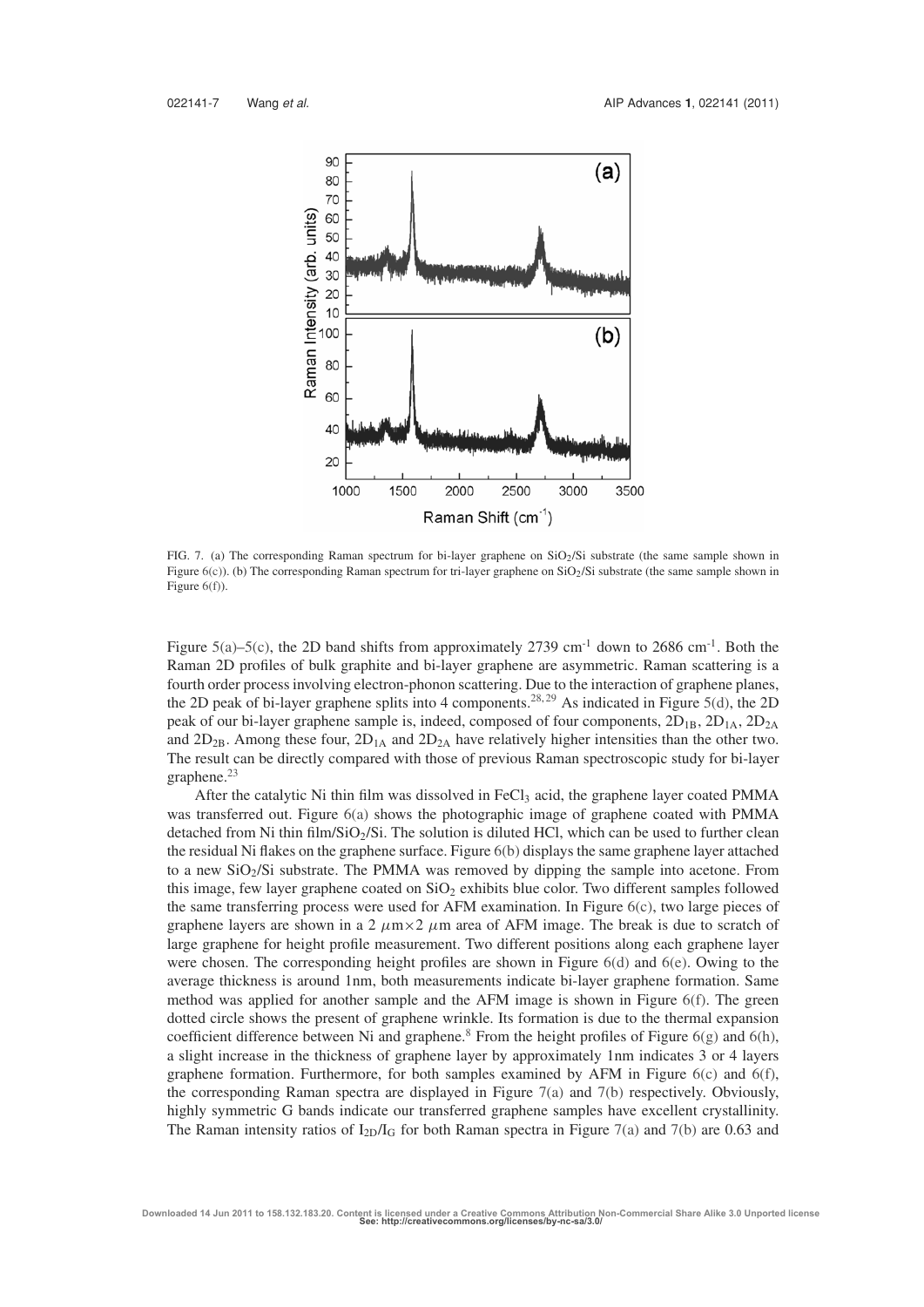

FIG. 8. TEM characterization of PLD-grown graphene films. (a) Low magnification TEM image showing PLD-grown graphene on Ni thin film. High resolution TEM images for (b) bi-layer graphene, (c) tri-layer graphene and (d) multi-layer graphene.

0.57, which confirm the presence of bi- and tri- layer graphene on the  $SiO<sub>2</sub>/Si$  substrates. Further evaluation of the number of graphene layer was conducted using cross section HRTEM images in the following part.

Figure 8(a) displays the low magnification TEM image of the cross section of the graphene/Ni/SiO<sub>2</sub>/Si heterostructure. During laser ablation of the C target, the ejected C atoms were deposited on and adsorbed by the Ni layer. In lowering the substrate temperature, the amount of C segregates from Ni depends on the initial saturation status of C-Ni solid solution. The bi- and tri-layer graphene are clearly revealed in the HRTEM images of Figure 8(b) and 8(c). Clean and sharp interfaces with long range order between graphene layers and C-doped Ni thin films are indicated by those arrows. Both bi- and tri-layer graphene lie flat on the C-doped Ni top surface. Figure 8(d) displays the HRTEM image of multi-layer graphene grown on 25 nm Ni film. The HRTEM results thus strongly support our view that PLD is an excellent and simple technique for few-layer graphene growth.

## **IV. CONCLUSION**

In summary, we have thus far demonstrated that few-layer graphene can be fabricated on Ni thin film at 650  $\degree$ C by PLD. The crystalline graphene layer growth is based on Ni induced crystallization method. Both XRD and TEM reveal good crystallinity of graphitic layer and graphene. The number of graphene layers relies on thickness ratio of C to Ni, which can be controlled conveniently by tuning the laser ablation time. The non-destructive Raman spectroscopy has also revealed the distinct features of 2D band among bi-layer graphene, multi-layer graphene and bulk graphite. Therefore, our